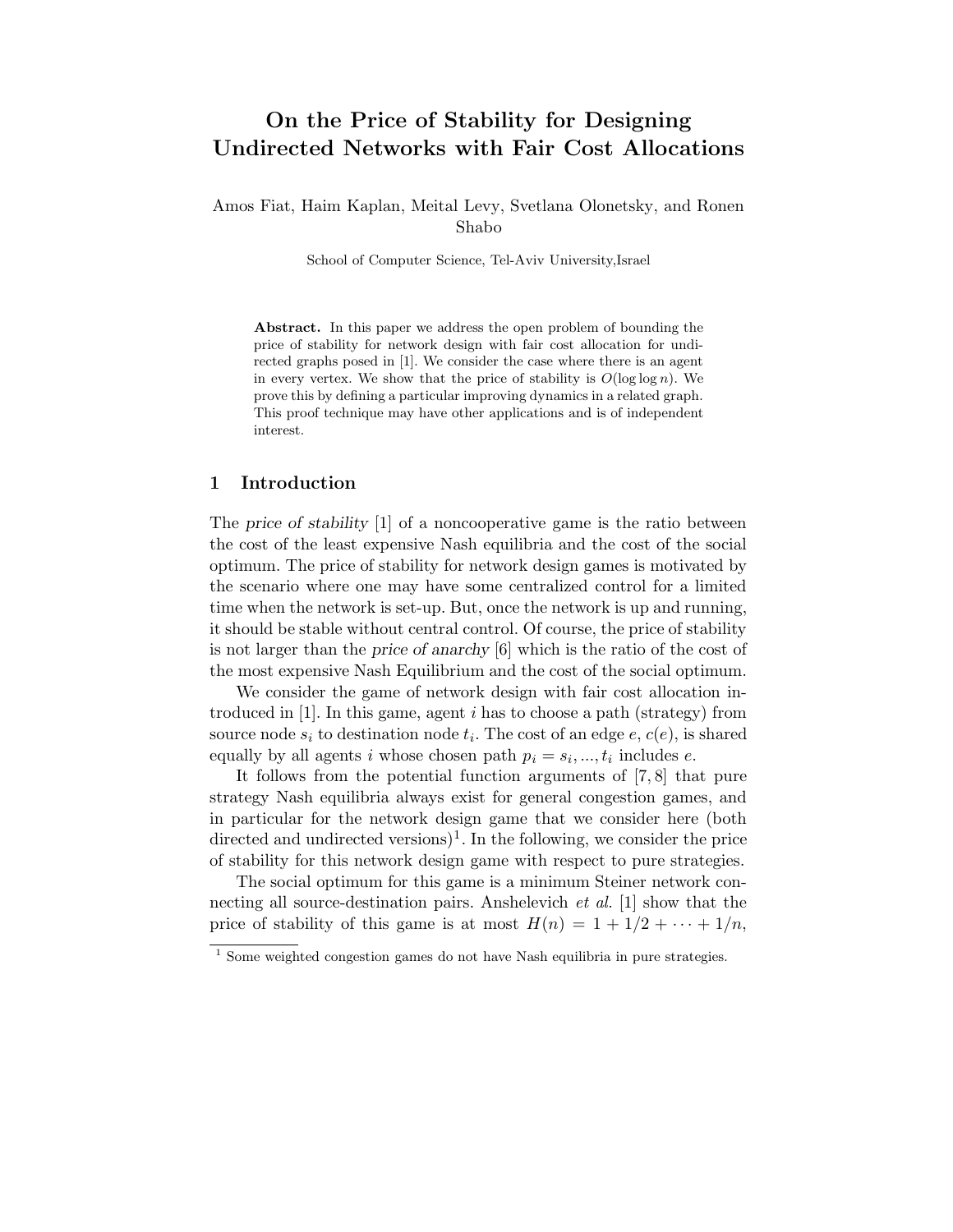where  $n$  is the number of agents. They also exhibit a directed network where this bound is tight.

For undirected graphs the upper bound of  $H(n)$  on the price of stability still holds but the lower bound does not. Furthermore, for the case of two players and an undirected graph with a single source Anshelevich et al. [1] prove a tight bound on the price of stability of  $4/3$  which is less than  $H(2) = 3/2$ . Thus, [1] left open the question of whether there is a tighter bound for undirected graphs.

Our results We prove that for undirected graphs with an agent in every vertex and a distinguished source vertex  $r$  to which all agents must connect, the price of stability of the network design game of [1] is  $O(\log \log n)$ where  $n$  is the number of agents. In contrast, in directed graphs even when there is a single source and an agent in every vertex the price of stability is still  $\Theta(\log n)$ . This follows by a slight modification of the lower bound example of [1].

Related work on Network games Much of the work on network games has focused on congestion games [7, 8]. In particular, latency minimization and some network construction/design games can be modeled as congestion games or weighted congestion games.

Most of the previous work has been focused on bounding the price of anarchy. The main focus was latency minimization for linear and polynomial latency functions [3, 5, 9]. The price of stability for linear latency functions has been studied by Christodoulou and Koutsoupias [4].

As most of previously considered games the game that we consider here is also a congestion game where players are source-destination pairs and a strategy of a player is a single path from the source to the destination. The difference is that the cost that a player pays for each edge  $e$ on its path is  $c(e)/x_e$  where  $x_e$  is the number of players using the edge. The price of anarchy for this game can be high as shown in [1]. But we are interested in the price of stability. The price of stability of a different connection game was also considered by Anshelevitz et al. [2].

# 2 Preliminaries

Our input is an undirected graph  $G = (V, E)$ , along with a distinguished source vertex  $r \in V$ , and a cost function  $c : E \mapsto R^+$ . We will refer to  $c(e), e \in E$ , as the *cost* of the edge e.

Associated with every vertex  $v \in V$  is a selfish player. The network design game defines a strategy of a player  $v$ , to be a simple path in  $G$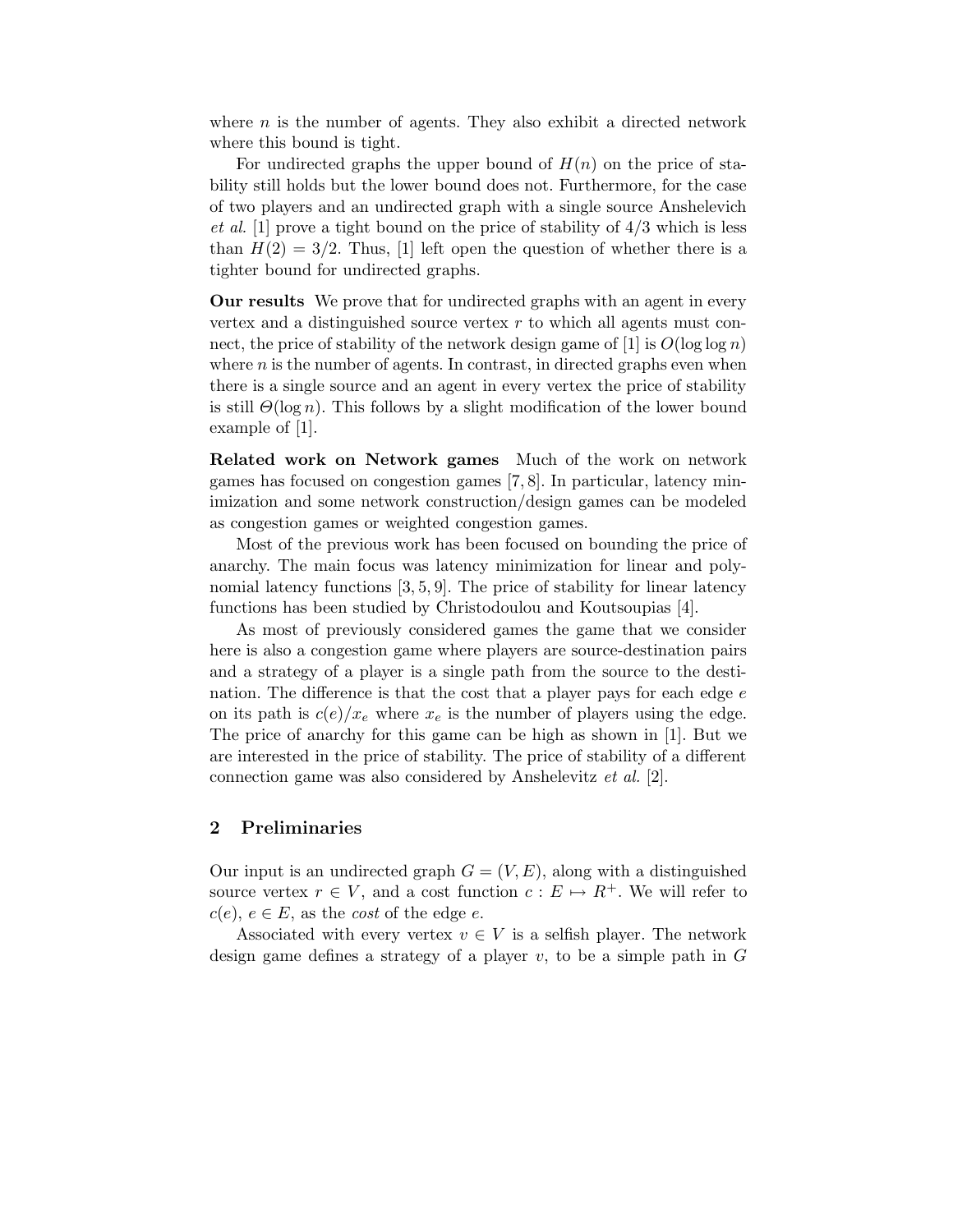connecting v to the source r. Let  $S_v$  denote the strategy chosen by player v, we define the *state* S to be the set of all paths  $S_v$ , for all players v. We define  $E(S)$  to be the set of edges that appear in one or more of the paths in state  $S$ .<sup>2</sup>

It follows that the graph  $(V, E(S))$  is a subgraph of G. In state S, let  $x_s(e)$  be the number of players whose strategy contains edge  $e \in E$ . We define the cost of player v in state  $S$ ,  $C_S(v)$ , to be  $\sum_{e \in S_v} c(e)/x_s(e)$ . A state S is in a Nash equilibrium if no player can lower her cost by unilaterally changing her path to the source  $r$ .

We shall use the standard potential function  $\Phi$ , see e.g. [1, 7], that maps every state S into a numeric value:  $\Phi(S) = \sum_{e \in E} c(e) H(x_s(e)),$ where  $H(n) = 1 + 1/2 + 1/3 + \cdots + 1/n$  is the *n*'th Harmonic number. If a single player  $v$  changes her strategy then the difference between the potential of the new state and the potential of the original state is exactly the change in the cost of player  $v$ . This implies that the improving response dynamics converges to a Nash equilibrium in pure strategies.

Notice that the sum of the costs of all players in state  $S$  is exactly the sum of the costs of the edges of  $E(S)$ . It follows that if the social cost function is the sum of the costs of all players then the social optimum of this game is a minimum spanning tree of the graph. We denote by OPT an arbitrary but fixed minimum spanning tree. Let  $p$  be the path from vertex  $u$  to vertex  $v$  in OPT. We define the *distance between*  $u$  and  $v$ in OPT, denoted by  $d_{opt}(u, v)$ , to be the sum of the costs of the edges between vertex  $u$  and vertex  $v$  along  $p$ .

Let S be a state and let  $e = (x, y) \in S_u$ . We say that u uses e in the direction  $x \to y$  if y is closer than x to the r on  $S_u$ . Similarly, we say that u uses e in the direction  $y \to x$  if x is closer than y to r on  $S_u$ . We say that e appears in S in the direction  $x \to y$  (or simply  $x \to y$  appears in S) if there is a player u such that e appears in  $S_u$  in the direction  $x \to y$ .

In the following definitions assume that  $v$  is the only player making the change, and we denote the new state by  $S'$  which is identical to S except that we replace  $S_v$  by  $S'_v$ . We say that a player v makes an *improvement move* when the player chooses a new strategy  $S'_v$  such that  $C_{S'}(v) < C_S(v)$ . We limit player v to choose strategies  $S'_v$  of the following three types.

**EE** (Existing Edges) – An improvement move such that  $E(S') \subseteq E(S)$ . Furthermore, if  $S'_v$  uses an edge  $e = (x, y)$  in the direction  $x \to y$  then  $x \rightarrow y$  appears in S.

<sup>&</sup>lt;sup>2</sup> Note that if one allow non simple paths as strategies then for every non simple strategy there is always a simple one which is strictly better.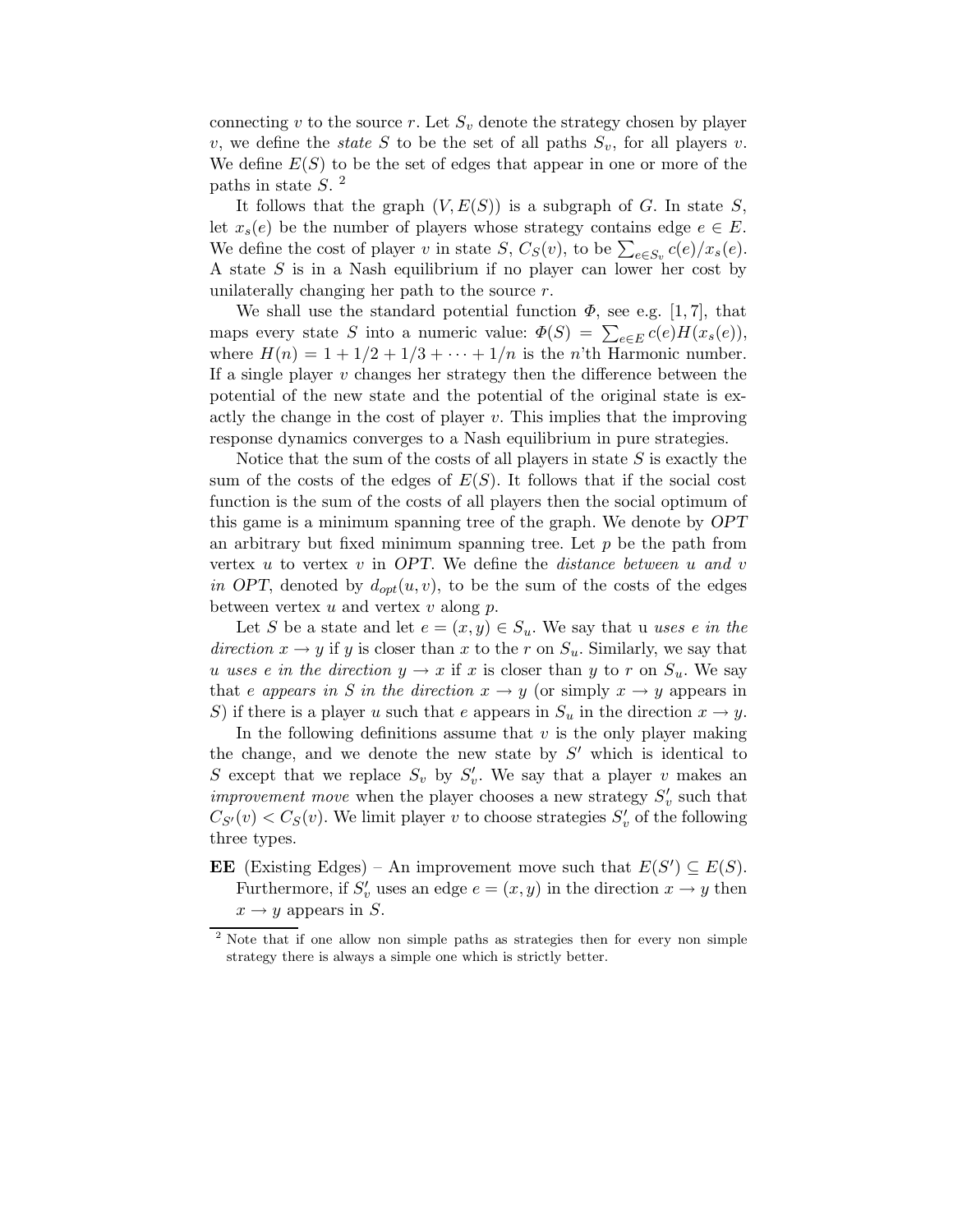- **OPT** An improvement move such that  $E(S') \subseteq E(S) \cup OPT$ , but  $E(S') \nsubseteq E(S)$ . Furthermore, if  $S'_v$  uses an edge  $e = (x, y) \notin OPT$  in the direction  $x \to y$  then  $x \to y$  appears in S.
- **OPT** The first edge  $e = (v, w)$  on  $S'_v$  is not in  $E(S) \cup OPT$ , and  $E(S') - \{e\} \subseteq E(S)$ . Furthermore, if  $S'_v$  uses an edge  $e' = (x, y)$ ,  $e' \neq e$  in the direction  $x \to y$  then  $x \to y$  appears in S.

Remark 1. Note that if we start from OPT and perform only EE, OPT, and  $\overline{OPT}$  moves then in the state that we reach, no edge  $(x, y) \notin OPT$ appears in both directions,  $x \to y$  and  $y \to x$ . It appears in the same direction determined by the  $\overline{\text{OPT}}$  move that added  $(x, y)$ .

Overview In Section 3 we prove that if no player has an improvement move of type EE, OPT, or  $\overline{OPT}$  then the state is a Nash equilibrium. We single out a specific Nash equilibrium, denoted by  $N$ , that we reach by carefully scheduling EE, OPT, and OPT moves. We then prove that the cost of  $N$  is larger than the cost of  $OPT$  by a factor of at most  $O(\log \log n)$ .

After an OPT move of a player u that adds the edge  $(u, v)$  into the current state, we make further OPT and EE moves so that more players use  $(u, v)$ . We traverse players in increasing distance from u in OPT. Each player that improves her strategy by using the path to  $u$  in  $OPT$  following by the strategy of u makes the corresponding improvement move.

Let  $c(u, v) = z$ . This scheduling has two effects which our proof exploits.

- 1. If there are  $O(\log n)$  players whose distance to u in OPT is no larger than  $z/4$  then the potential decreases by  $O(z \log n)$ . Therefore, the total cost introduced into N by such edges is  $O(OPT)$ .
- 2. Edges in  $N \setminus OPT$  cannot be too close to each other in the metric defined by OPT. This allows us to relate the cost of all other edges in  $N \setminus OPT$  to the cost of OPT.

Our scheduling algorithm is described in Section 4. In Section 5 we prove the bound on the price of stability of the Nash Equilibrium obtained by the scheduler. Due to the space limit some of the proofs are omitted.

# 3 Improvement moves result in Nash equilibria

We now show that if no player has an improvement move of type EE, OPT, or  $\overline{OPT}$  then the current set of strategies is a Nash equilibrium.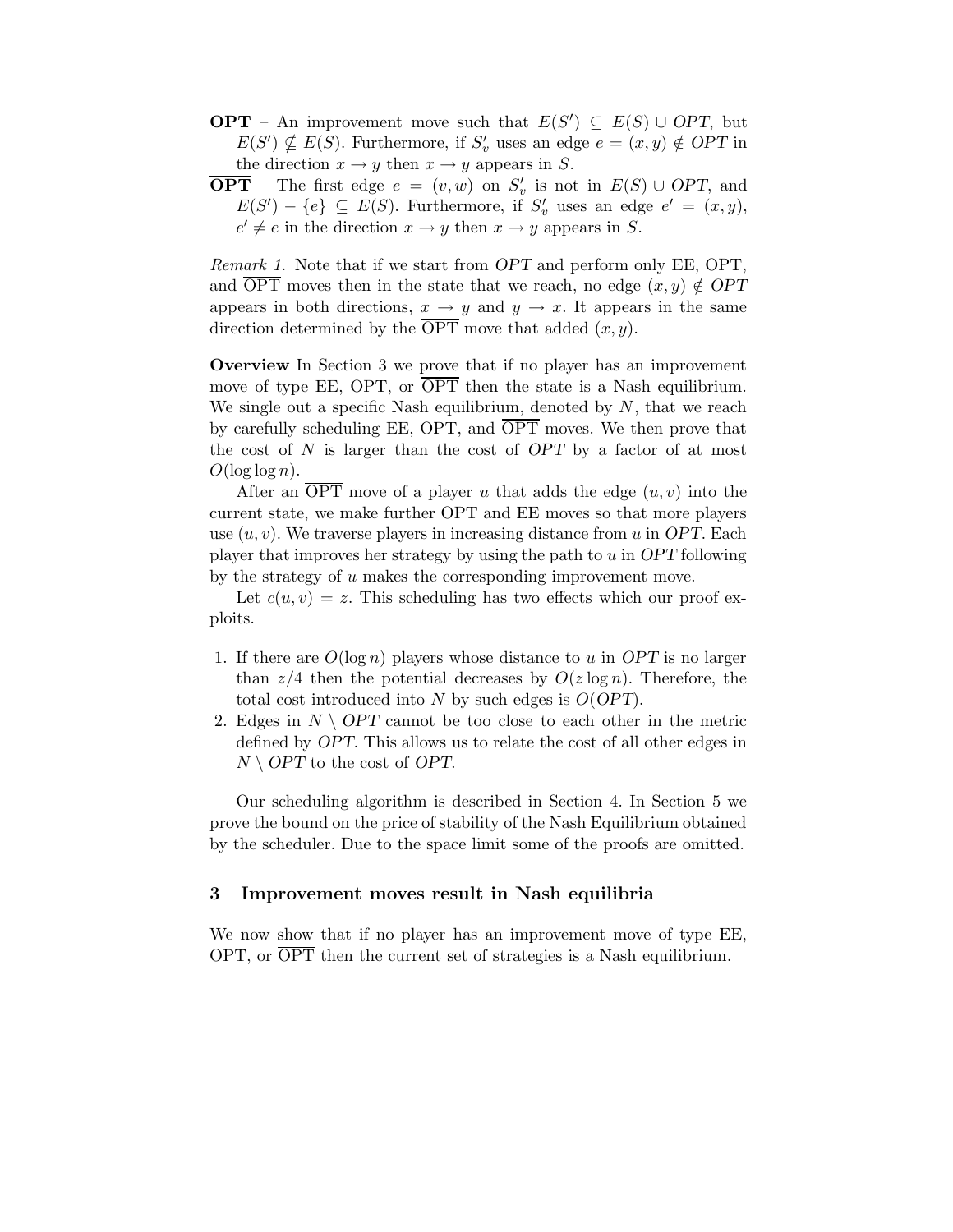**Lemma 1.** Let S be a state such that no player has an improving move of type EE. Then  $(V, E(S))$  is a tree.

*Proof.* Assume that  $(V, E(S))$  is not a tree. Since our strategies are simple paths there must be some vertex w from which one can follow two paths to r; one path is the strategy  $S_w$  of w, and the other path, denoted by  $S_w$ , is a suffix of some path  $S_u$  of a vertex u that goes through w. If  $\sum_{e \in \hat{S}_w} c(e)/x_s(e) \leq \sum_{e \in S_w} c(e)/x_s(e)$  then w has an improving EE move in which she replaces her path by  $\hat{S}_w$  which is a contradiction. On the other hand, if  $\sum_{e \in S_w} c(e)/x_s(e) \leq \sum_{e \in \hat{S}_w} c(e)/x_s(e)$  then u has an improving EE move in which she replaces the suffix  $\hat{S}_w$  of  $S_u$  by  $S_w$ .  $\Box$ 

**Lemma 2.** Let S be a state in which no player can make an OPT,  $\overline{OPT}$ , or EE improvement move. Then S is in a Nash equilibrium.

# 4 Scheduling OPT, OPT, and EE Improvement Moves

For technical reasons that we will elaborate on later, instead of considering the stability problem on the graph  $G$ , we switch to a related multigraph,  $\overline{G}$ . It would be clear from the definition of  $\overline{G}$  that every minimum spanning tree in  $\overline{G}$  corresponds to a minimum spanning tree in  $G$  with the same cost and vice versa. We also argue that a Nash equilibrium in the multigraph gives us a Nash equilibrium in the original graph with the same cost.

We define  $\overline{G}$  as follows. Associate with every edge  $e \in G$ , not in OPT, an identical edge  $e' \in \overline{G}$ . Replace an edge  $e \in G$  that is in OPT by parallel edges  $e^1$  and  $e^2$  in  $\overline{G}$ , each of weight  $c(e)$ . We say that  $e^1$  and  $e^2$ are associated with e and vice versa. We can show that:

**Lemma 3.** For every Nash equilibrium in  $\overline{G}$  there is a Nash equilibrium in G of the same cost.

We define EE, OPT, or  $\overline{OPT}$  moves in  $\overline{G}$  the same as we defined them in Section 2 where by edges of OPT in  $\overline{G}$  we refer to both copies of each edge of OPT in G.

**The scheduler:** We start the scheduler on  $\overline{G}$  from an initial state isomorphic to  $OPT$ . We define the initial state  $S$  to consist of all edges  $e^1 \in \overline{G}$  associated with some  $e \in OPT$ . The scheduler halts and the process converges when no EE, OPT, or OPT moves are possible. The scheduler works in phases where in each phase we make a single OPT move.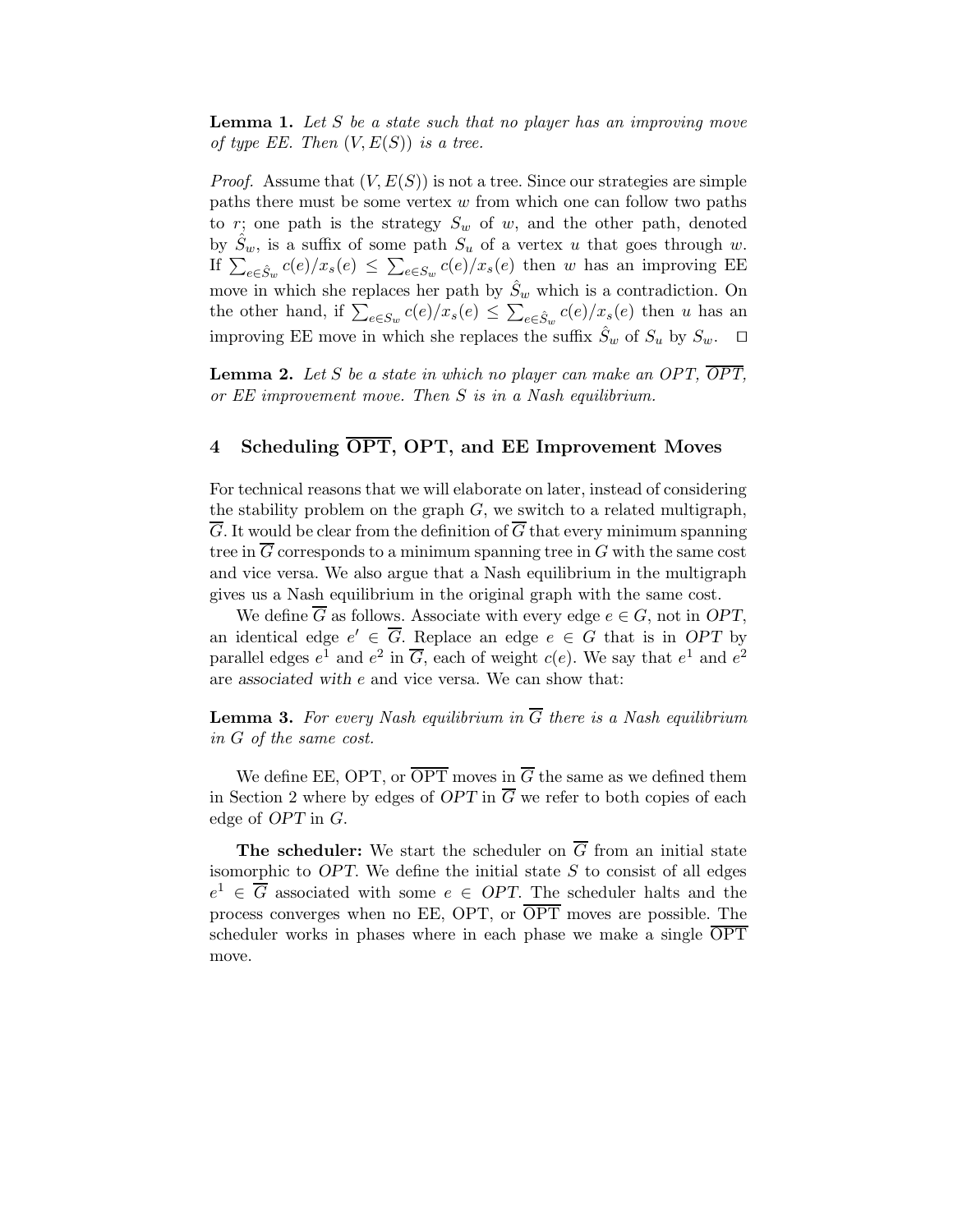Let S be some state, that includes strategy  $S_v$  for player v and  $S_w$ for player w. Given that w is a vertex on  $S_v$ , we define **Follow** $(S, v, w)$ as a possible alternative strategy for vertex v. Strategy  $\text{Follow}(S, v, w)$ consists of the prefix of  $S_v$  up to and including vertex w, followed by  $S_w$ .

As an aid to the exposition, we use colors red and blue to label the parallel edges of  $\overline{G}$ . Initially, for every  $e \in OPT$  we assign the edge  $e^1$  the color red and the edge  $e^2$  the color blue. In the beginning of a phase we may change the assignment of the red/blue colors to the parallel edges.

 $\text{OptFollow}(S, v, w)$  is a strategy for player v that is defined if there is an edge  $(v, w)$  that is a copy of an edge in OPT colored blue. The strategy **OptFollow**(S, v, w) consists of the single edge  $(v, w)$  followed by  $S_w$ .

A phase of the scheduler: Let  $S$  be the state at the beginning of a phase. We maintain the invariant that in  $S$  no player can make an improving OPT or EE move, and thereby  $S$  is a tree according to Lemma 1. Before the phase starts we make a *Recoloring step*. In this step we recolor red each edge in  $S$  which is a copy of an edge in OPT, and we color blue the other copy of the edge which not in S.

OPT-move: The phase starts with some player u changing her strategy by an improving  $\overline{\text{OPT}}$  move. We denote by  $S'$  the state after this  $\overline{\text{OPT}}$  move of u at the beginning of the phase.

OPT-loop: Following this OPT move we start a breadth first search of OPT from u and for each player v in increasing order of  $d_{opt}(u, v)$  we do the following. Let  $CurS$  be the state right before we process  $v$ , and let  $p(v)$  be the parent of v in the breadth first search tree. We check if OptFollow( $CurS, v, p(v)$ ) is an improving strategy for v. If it is improving then v changes her strategy to  $OptFollow(CurS, v, p(v))$ . If it is not improving then we truncate the breadth first search at  $v$ . Note that all these OptFollow moves are defined since we started the phase with a recoloring step. We call this part of the phase of the scheduler the OPT-loop since all improvement moves made in this part are OPT moves. We denote by D the set of players that includes u and players who performed an OPT move in the OPT-loop.

**EE-loop:** For each player  $w \in D$  let  $M_w$  be the subset of descendants of w in the tree S rooted at r, such that  $v \in M_w$  if and only if  $v \notin D$ and  $w$  is the first player in  $D$  along the path from  $v$  to  $r$  in  $S$ . In the second part of the phase we traverse the vertices in  $\bigcup_{w\in D} M_w$ . For each player  $v \in M_w$ , let  $CurS$  be the state right after we process w, if the strategy Follow $(CurS, v, w)$  is an improving strategy for v, then v changes her strategy to Follow $(CurS, v, w)$ . We call this part of the phase of the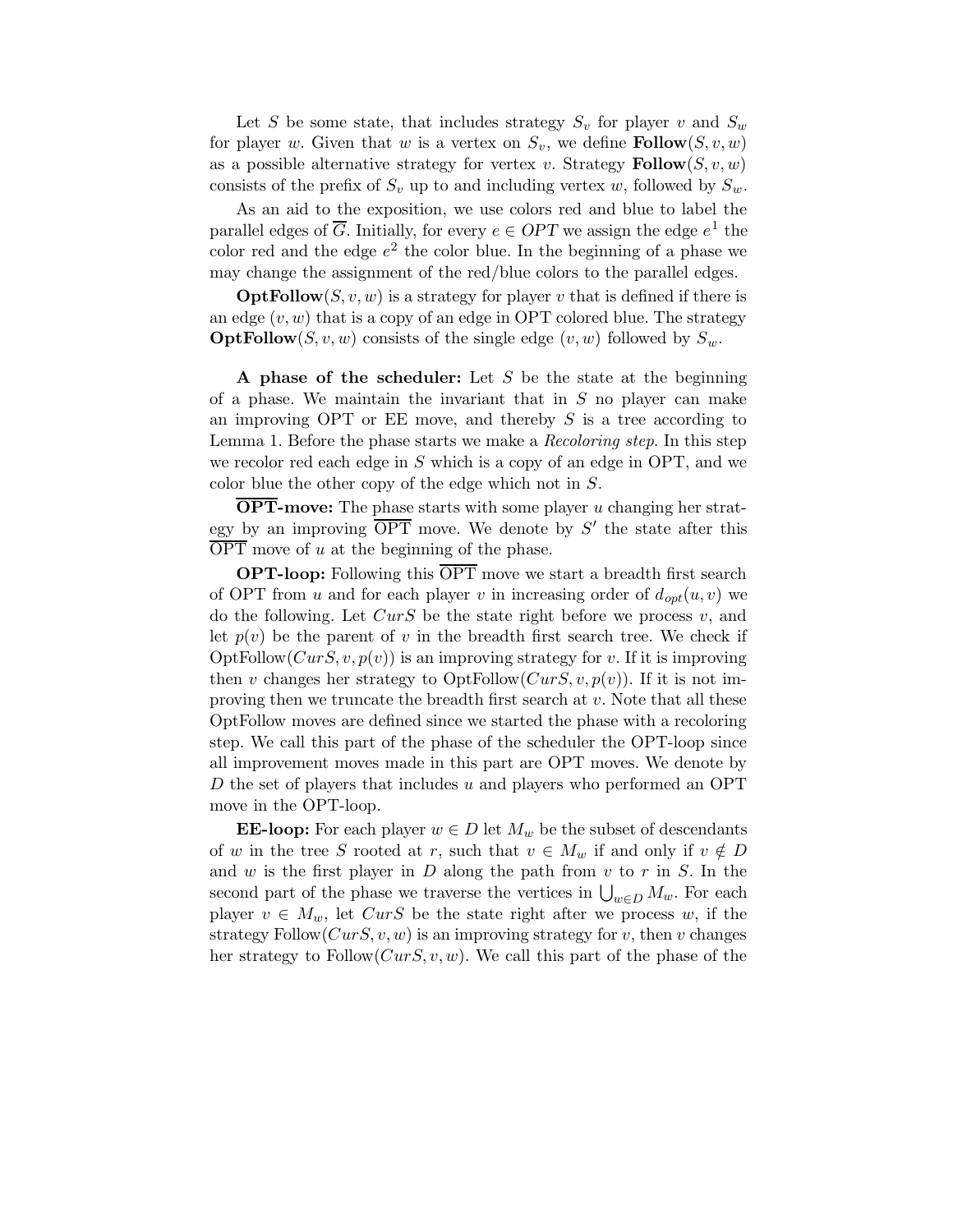scheduler the EE-loop since all improvement moves made in this part are EE moves.

In the last part of the scheduler we perform any improving OPT or EE moves until no such improving move exists. Then the phase ends, and we start the next one if there is an improving  $\overline{OPT}$  move, or we stop if there isn't.

# 5 The price of stability

In this section we bound the cost of the Nash equilibrium reached by the scheduler.

We introduce the following definitions. Let  $S$  be the state which is a tree. Assume we root the tree at r. Let  $P_S(v, w)$  be the path from vertex v to w in state S and let  $LCA_S(v, w)$  be the lowest common ancestor of v and w in state  $S$  (when we root the tree at r). We remove the subscript S when it is clear from the context.

Let  $P_w^v = P(w, LCA(v, w))$  and define  $C_S^v(w) = \sum_{e \in P_w^v}$  $\frac{c(e)}{x_s(e)+1}$  +  $\sum_{e \in S_w-P_w^v}$  $c(e)$  $\frac{c(e)}{x_s(e)}$ , where  $S_w$  is the strategy of w in state S. In other words, we take into account an additional player on the path from w to  $LCA(v, w)$ in S. One can think of  $C_S^v(w)$  as the cost of w after v changes her strategy to a strategy in which she takes some path to  $w$  and then continues to the source according to  $S_w$ . It is clear that  $C_S^v(w) \leq C_S(w)$  since the share of w in the cost of each edge on  $P_w^v$  in  $C_S^v(w)$  is smaller than in  $C_S(w)$ .

Lemma 4. Assume that no improving OPT moves, and no improving EE moves are possible in a state S. Then for every pair of players v and w the inequality  $C_S(v) \leq C_S^v(w) + d_{opt}(v, w)$  holds.

*Proof.* Suppose that  $C_S(v) > C_S^v(w) + d_{opt}(v, w)$ . Consider the strategy  $S'_v$  that consists of the path of  $OPT$  edges from v to w followed by the strategy of w. The strategy  $S'_v$  has cost  $C_{S'}(v) \leq C_S^v(w) + d_{opt}(v, w)$ , so it is an improving OPT move and we get a contradiction.  $\square$ 

Let  $S'$  be the state after player u performs an  $\overline{\text{OPT}}$  move during the execution of the scheduler and let  $S$  be the state preceding this move. Let the cost of the newly used edge  $e' = (u, v)$  be  $c(e') = z$ . In the following lemma we show that for every player w for which  $d_{opt}(u, w) \leq \frac{z}{4}$  $\frac{z}{4}$ , w would pay less if she takes the path in OPT to  $u$  and then continues as  $u$  in  $S'$ . The intuition of why this holds is as follows: From Lemma 4 we know that when no OPT moves are possible the cost of  $u$  in  $S$  could not be much larger than the cost of w. The difference is about  $d_{opt}(u, w) \leq \frac{z}{4}$  $\frac{z}{4}$ .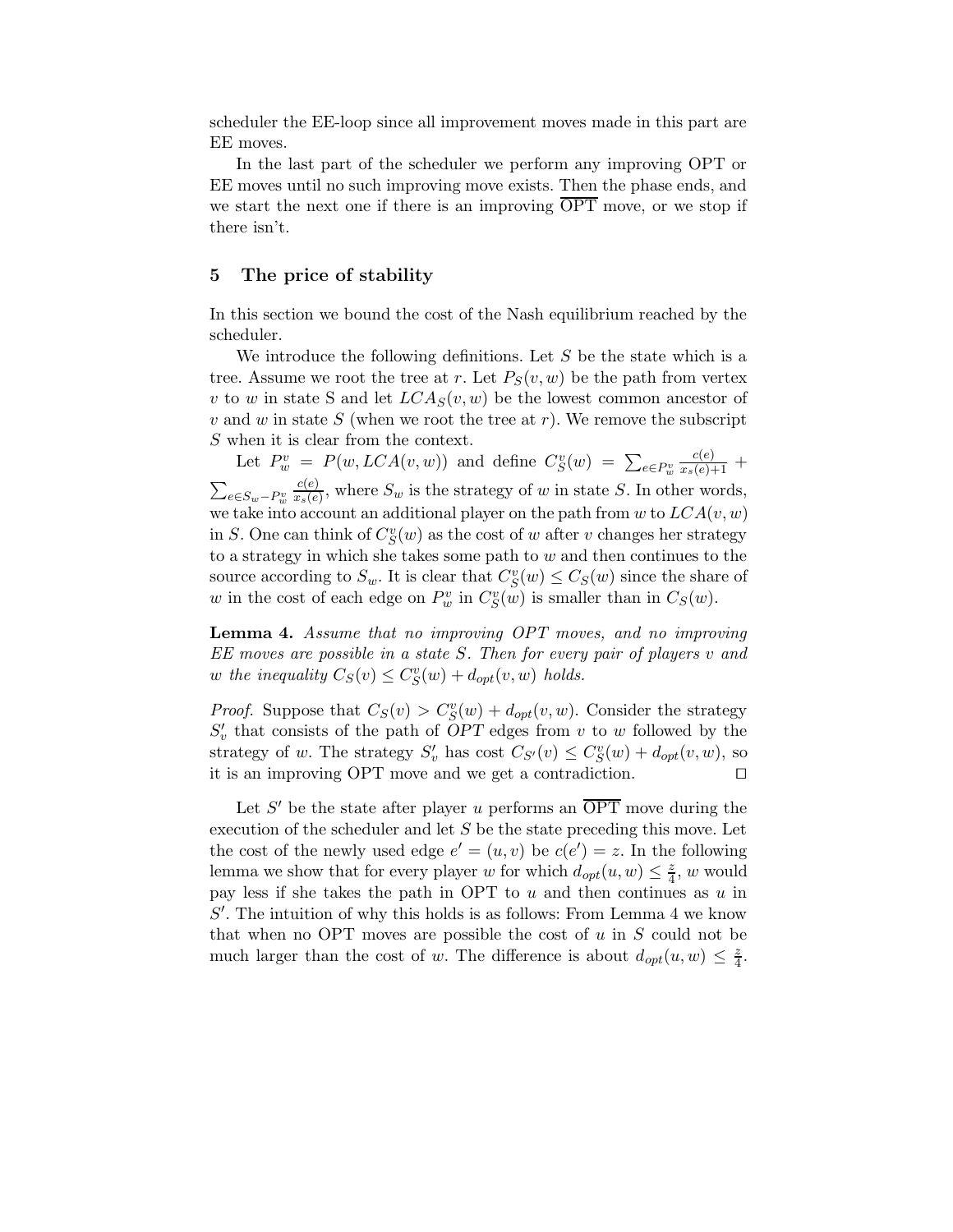So if we make w go through u in S her cost may increase by at most  $z/2$ . It increases by at most  $z/4$  for the path to get to u and by at most  $z/4$ since the cost of u may be larger by at most  $z/4$  from the cost of w. In S' however w will split the cost of the edge  $(u, v)$  with u, paying only  $z/2$ to go through it and thereby recovering the extra cost to get to  $u$ .

**Lemma 5.** Let  $S$  be a state where no OPT moves and no  $EE$  moves which are improving are possible. Let  $S'$  be the new state after player  $u$ makes an improving  $\overline{OPT}$  move defined by the edge  $e' = (u, v)$ . Let the cost of c(e') be z. Then for every player w for which  $d_{opt}(u, w) \leq \frac{z}{4}$  $\frac{z}{4}$ ,  $C_{S'}(w) > C_{S'}(v) + \frac{z}{2} + d_{opt}(u, w).$ 

*Proof.* The strategy of player u in S' is the edge  $(u, v)$  followed by the strategy of player v,  $S_v$ , that is  $C_{S'}(u) = C_{S'}(v) + z$ . Since u performed an improving  $\overline{OPT}$  move,  $C_{S'}(u) < C_{S}(u)$ , and thus

$$
C_{S'}(v) + z < C_S(u) \tag{1}
$$

Since in  $S$  there are no improving OPT moves and no improving  $EE$ moves, then, by Lemma 4,

$$
C_S(u) \le C_S^u(w) + d_{opt}(u, w) . \tag{2}
$$

We claim that  $C_S^u(w) \leq C_{S'}(w)$ . First note that the strategy  $S_w$  is equal to the strategy  $S'_w$ , since only the strategy of u is different in S and S'. The cost of w however may be different in S and S'. Split  $S_w$  into two pieces. One piece, denoted by  $P_1$ , from w to  $LCA_S(u, w)$ , and the other piece, denoted by  $P_2$ , from  $LCA_S(u, w)$  to the source (see Figure 1). In S, player w shares with player u the cost of the edges in  $P_2$ , but this may not be true in S', so for  $e \in P_2$ ,  $x_s(e) \ge x_{s'}(e)$ . Consider  $P_1$ . In S player w does not share with player u the cost of the edges on  $P_1$ , but she may share this cost with u in S'. So for  $e \in P_1$  we have  $x_s(e) + 1 \ge x_{s'}(e)$ . In contrast  $C_S^u(w)$  is the tentative cost of w assuming that she shares with u the cost for every edge of her strategy. Therefore,

$$
C_S^u(w) = \sum_{e \in P_1} \frac{c(e)}{x_s(e) + 1} + \sum_{e \in P_2} \frac{c(e)}{x_s(e)} \le \sum_{e \in S'_w} \frac{c(e)}{x_{s'}(e)} = C_{S'}(w) ,\qquad (3)
$$

as we claimed. From inequalities (2) and (3) we obtain

$$
C_S(u) \le C_{S'}(w) + d_{opt}(u, w) . \tag{4}
$$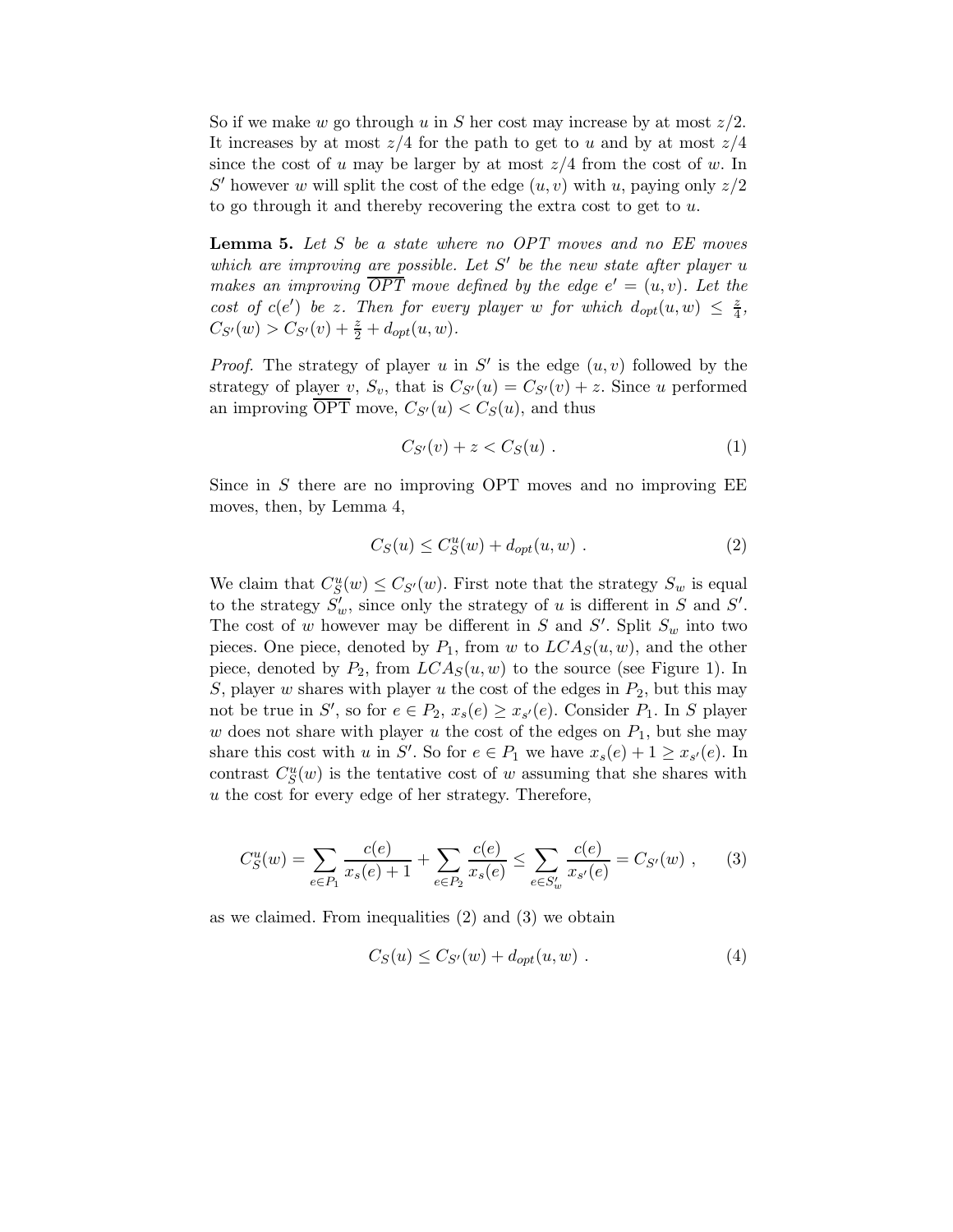Considering inequalities (1) and (4) we get  $C_{S'}(w) + d_{opt}(u, w) > C_{S'}(v) +$ z, and therefore

$$
C_{S'}(w) > C_{S'}(v) + z - d_{opt}(u, w) .
$$

For player w for which  $d_{opt}(u, w) \leq \frac{z}{4}$  $\frac{z}{4}$ 

$$
C_{S'}(w) > C_{S'}(v) + z - d_{opt}(u, w) \ge C_{S'}(v) + \frac{3z}{4} \ge C_{S'}(v) + \frac{z}{2} + d_{opt}(u, w) . \quad \Box
$$



Fig. 1. Player u makes an  $\overline{OPT}$ -move and buys edge  $e' = (u, v)$  of cost z. We assume that  $d_{opt}(u, w) \leq \frac{z}{4}$ .

Let  $S'$  be the state after player u performs an  $\overline{OPT}$  move during the execution of the scheduler, defined by the edge  $e_u = (u, v)$  whose cost is z. Let  $w_0, w_1, w_2, \ldots, w_m$  be the vertices with  $d_{opt}(u, w_i) \leq \frac{z}{4}$ . Assume that  $d_{opt}(u, w_i) \leq d_{opt}(u, w_{i+1})$ . In particular  $w_0 = u$ , and the vertex  $w_1$  is adjacent to u in OPT. Lemma 5 implies that the strategy OptFollow $(S, w_1, u)$  is improving for  $w_1$ . But what happens after  $w_1$ changes her strategy? Can  $w_2$  still make an OPT move using some edge which is not in  $S$  and lower her cost? The following lemma shows that indeed this is the case.

**Lemma 6.** Let  $w_k$  be the vertex following  $w_i$  on the path from  $w_i$  to u in OPT (that is,  $w_k$  is the parent of  $w_i$  in the BFS tree traversed by the OPT-loop). Let  $S^i$  be the state just before the scheduler processes  $w_i$  in its OPT-loop. Then  $C_{S^i}(w_i) > C_{S^i}(v) + \frac{z}{2} + d_{opt}(u, w_i)$ , and therefore  $OptFollow(S^i, w_i, w_k)$  is an improvement move for  $w_i$  and the scheduler changes the state of  $w_i$  to this strategy.

Remark 2. To make Lemma 6 work we had to introduce G. With one set of OPT edges it is possible that when  $w_i$  changes her strategy she uses OPT edges that can be part of the strategy of  $w_{\ell}$  for some  $\ell > i$ . If these edges are not in  $S_v$ , and are not on the path between  $w_\ell$  and u in OPT then this may lower the cost of  $S_{w_\ell}$  such that when the scheduler gets to  $w_{\ell}$  in the OPT-loop, her alternative OptFollow move is not improving.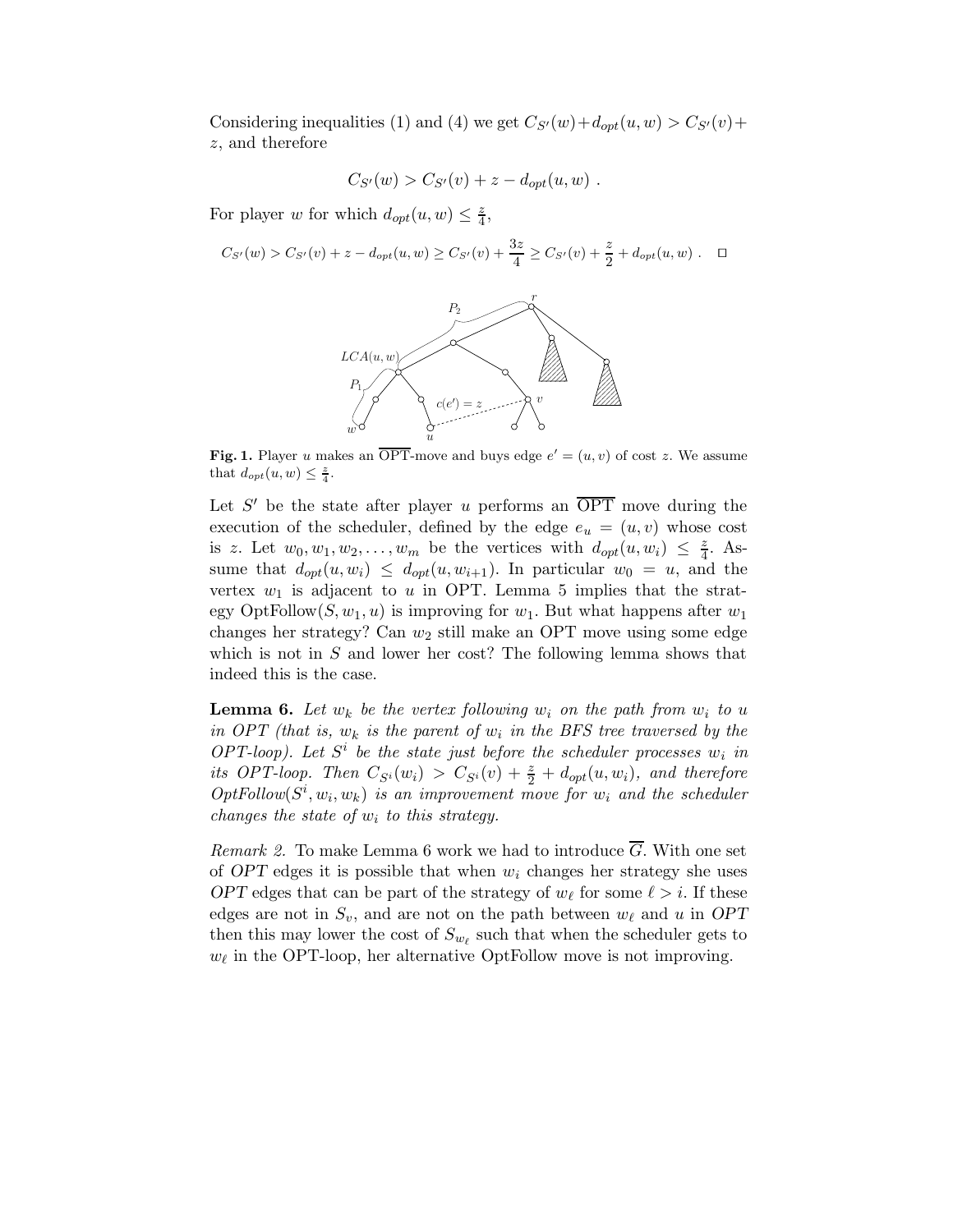The following lemma gives a lower bound on the decrease in the potential during a phase of the scheduler.

**Lemma 7.** Let u be the player making the  $\overline{OPT}$  move at the beginning of a phase. Let  $e' = (u, v)$  be the first edge in the new strategy of player u, and let  $z = c(e')$ . Let m be the number of players at distance at most  $\frac{z}{4}$ from player u in OPT (other than u itself). If  $m \geq 2$  then the potential of the state at the end of the phase is smaller by  $\Omega(zm)$  from the potential of the state at the beginning of the phase.

*Proof.* Let  $w_1, \ldots, w_m$  be the players such that  $d_{opt}(u, w_i) \leq \frac{z}{4}$  $\frac{z}{4}$ . Assume that  $d_{opt}(u, w_i) \leq d_{opt}(u, w_{i+1})$ . Let  $S^i$  be the state right before the scheduler processes  $w_i$  in its OPT-loop.

By Lemma 6, when the scheduler processes player  $w_i$  we have that  $C_{S_i}(w_i) > C_{S_i}(v) + \frac{z}{2} + d_{opt}(u, w_i)$ . Also according to Lemma 6 players  $w_1, \ldots, w_{i-1}$  already use the edge  $(u, v)$  in their strategy in  $S^i$ . Therefore the cost of the new strategy  $\mathrm{OptFollow}(S^i, w_i, w_k)$  for  $w_i$  is at most  $C_{S_i}(v) + \frac{z}{i+1} + d_{opt}(u, w_i)$ . (Here  $w_k$  is the vertex adjacent to  $w_i$  on the path in OPT from  $w_i$  to  $u$ .) It follows that player  $w_i$  decreases her cost by at least  $\frac{z}{2} - \frac{z}{i+1}$ . Summing up the decrease in the cost of all m players  $w_1, \ldots, w_m$ , we get  $\sum_{i=1}^m \frac{z}{2} - \frac{z}{i+1} = z(\frac{m}{2} - (H(m+1)-1)) = \Theta(zm)$ . This is also the decrease in the potential since when a single player changes her strategy the change in the potential is equal to the change in the cost of the player.  $\Box$ 

As before, let S' be the state after player u performs an  $\overline{\text{OPT}}$  move and uses an edge  $e' = (u, v) \notin OPT$ . Let D be the set of vertices accumulated while the scheduler performed the OPT-loop, together with  $u$ , and let  $S''$ be the state after the execution of the EE-loop. Consider an edge  $e \notin OPT$ which was the first edge in the strategy  $S_w$  in state S, of some player  $w \in D$ . By the definition of the scheduler, the first edge in the strategy of  $w$  in  $S''$  would be an edge in OPT (or  $e'$  for  $u$ ) and not  $e$ . However, it could be that some descendant of  $w$  still uses  $e$  in her strategy. We want to show that this could not be the case. That is, while performing the EE-loop all these descendants take an alternative strategy that does not use e.

Lemma 8. Consider a phase of the scheduler. Let S be the starting state, and let D be the set of players that includes player u and the players that change their strategy in the OPT-loop. Let  $e \notin \overline{OPT}$  be the first edge in a strategy  $S_w$ , for some  $w \in D$ . Let S'' be the state after the execution of the EE-loop. Then  $e \notin S''$ .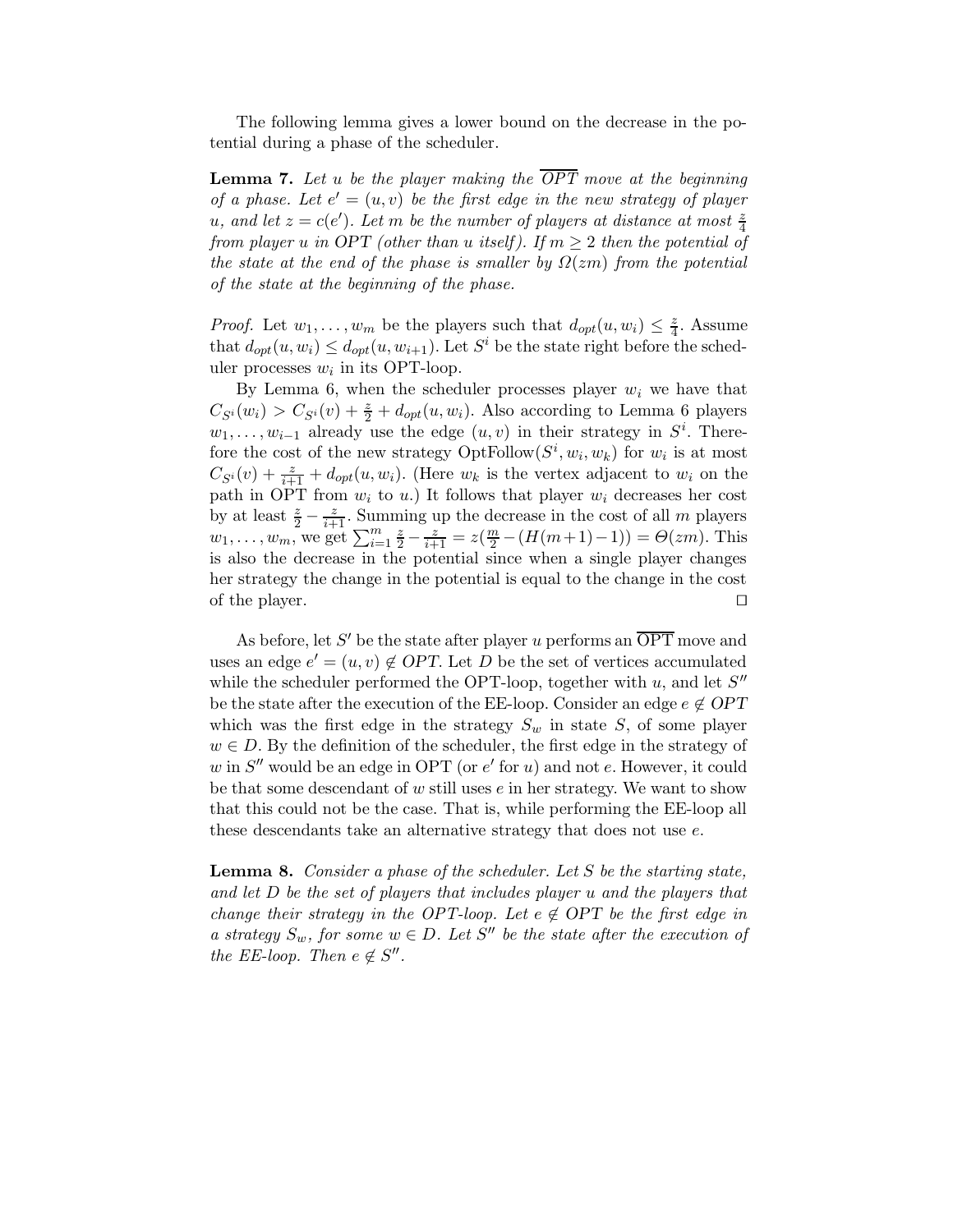The total cost of the edges in  $N \cap OPT$  is no larger than the cost of OPT. We associate each edge  $(u, v) \in N \setminus OPT$  with player u that actually improved her strategy by the  $\overline{OPT}$  move that added the edge  $(u, v)$ to N. We further partition the edges  $e = (u, v)$  in  $N \setminus OPT$  according to the number of vertices in OPT in a neighborhood of size  $c(e)/4$  around the associated player. Specifically, let  $e = (u, v) \in N \setminus OPT$  be associated with player u. We say that e is crowded if  $|\{w \mid d_{opt}(u, w) \leq \frac{c(e)}{4}\}|$  $\left|\frac{e}{4}\right| \geq \log n,$ and we say that  $e$  is *light* otherwise.

#### **Lemma 9.** The total cost of all crowded edges is  $O(OPT)$ .

*Proof.* Let e be a crowded edge in  $N \setminus OPT$ . By Lemma 7, in the phase that started with the  $\overline{OPT}$  move that put e into N, the potential dropped by  $\Omega(c(e) \log n)$ . Since initially the potential is at most  $OPT \cdot \log n$ , and is always decreasing, the lemma follows.  $\square$ 

**Lemma 10.** The total cost of all light edges in N is  $O(OPT \cdot log log n)$ .

Proof. Let U be the set of players assigned to light edges. For a player  $v \in U$  we denote the associated light edge by  $e_v$ . We define the cost of v to be the cost of  $e_v$  and denote it by  $z_v$ .

We choose a subset  $F \subseteq U$  as follows. Start with  $T = U$  and  $F = \emptyset$ . Let  $v \in T$  be a player of maximum cost in T. Let  $U_v = \{w \in U \mid d_{opt}(v, w) \leq$  $z_v/4$ ,  $z_w \leq z_v/\log n$ . Add v to F and continue with  $T = T \setminus (\{v\} \cup U_v)$ until  $T$  is empty.

Since every vertex  $v \in F$  is a light vertex, the total cost of all vertices in  $U_v$  is at most  $z_v$ , so its enough to prove that the total cost of all vertices in F is  $O(OPT \cdot \log \log n)$ .

For  $v \in F$ , consider a ball,  $B_v$ , of radius  $z_v/12$  around v in OPT. According to Lemma 4,  $z_v < d_{opt}(v,r)$ , so the ball  $B_v$  contains at least one path of length at least  $z_v/12$ . We prove that every point  $\xi \in OPT$  is contained in at most log log n balls  $B_v$  for  $v \in F$ . Therefore the total cost of all vertices in F is  $O(OPT \cdot \log \log n)$ .

Let  $e \in OPT$  and let  $\xi$  be some point on edge  $e$ . Let  $A_{\xi}$  be the set of vertices whose balls contain ξ. We show that  $|A_{\xi}| \leq \log \log n$ . Let  $v_1, \ldots, v_m$  be the vertices of  $A_\xi$  in the order that their light edges  $e_{v_1}, \ldots, e_{v_m}$  were added to N (if some edge was added more than once, we consider the last time it was added). Let  $1 \leq i < j \leq m$ . By Remark 1, when  $v_j$  makes the OPT move that adds  $e_{v_j}$ ,  $v_i$  was using  $e_{v_i}$  in her strategy. Since  $e_{v_i} \in N$ , that is  $v_i$  did not change her strategy in the *OPT*-loop of the phase where  $v_j$  added  $e_{v_j}$ , according to Lemma 8, we have

$$
d_{opt}(v_i, v_j) > \frac{z_{v_j}}{4} \tag{5}
$$